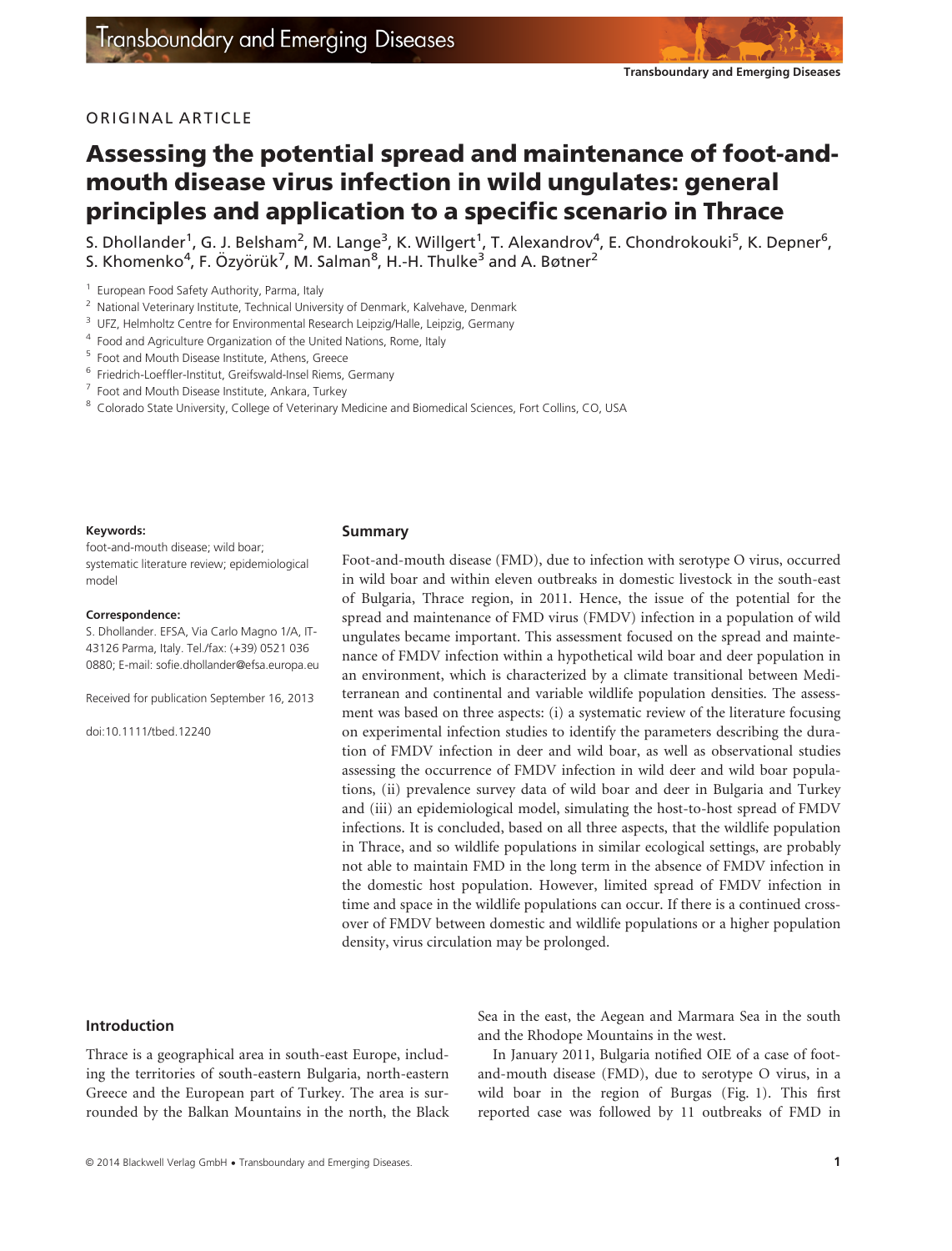

Fig. 1. Locations of follow-up surveillance samples of wild boar, collected between February 2011 and January 2012, and results of serological tests within the 50 km buffer zones around outbreaks in livestock (yellow circles).

domestic animals kept in that mountainous forest area of the Strandzha Mountains, which stretches into Turkish Thrace and is populated by susceptible wild boar (Sus scrofa), roe deer (Capreolus capreolus) and red deer (Cervus elaphus).

Two series of outbreaks were observed in domestic animals (Fig. 1). The first series of outbreaks (three in total) occurred in January 2011 in the south-east of the Burgas region in the municipalities of Tsarevo and Malko Tarnovo. The second series of outbreaks (eight in total) occurred in the south-west of the Burgas region in the Malko Tarnovo and the Sredets municipalities in March and April 2011. Detailed epidemiological investigations of the FMD outbreaks that occurred in 2011 in Bulgaria have been conducted by national authorities and international institutions (EUFMD, 2011; EU Veterinary Expert Team Mission, 2011; FAO/OIE/EC, 2011a,b; SCoFCAH, 2011).

In the Strandzha Mountains, roe deer, red deer and wild boar are largely sedentary. They occupy relatively stable home ranges of seasonally variable size (Danilkin, 1999, 2002) that strongly overlap in space at the inter- and intraspecies level, providing the chance for direct or indirect contact and the potential spread of pathogens, such as FMD virus (FMDV) (Cowled and Garner, 2008), particularly where supplementary feeding is provided by hunters (common in Bulgaria). Population data for wild ungulates were only available for the Bulgarian part of the Strandzha Mountains (Bulgarian Food Safety Agency, unpublished data). According to the spring 2011 population survey in the 10 concerned municipalities, wild boar is the most abundant species (population estimate 5059 heads, with the average density varying between 0.43 and 2.14 heads per km<sup>2</sup> per municipality) followed by roe deer (population estimate 3931 heads and average density varying between 0.57 and 1.48 heads per  $km<sup>2</sup>$  per municipality) and red deer (population estimate 1657 heads and average density varying from 0.24 to 0.70 heads per  $km^2$  per municipality).

The epidemiological characteristics of sylvatic FMDV infections in a European context have not been described in detail previously. Therefore, a suspected wildlife FMD epidemic in the south-east of Bulgaria was of theoretical and practical interest for disease managers, particularly for the affected and neighbouring regions and countries. The maintenance of FMD by continued circulation in wildlife,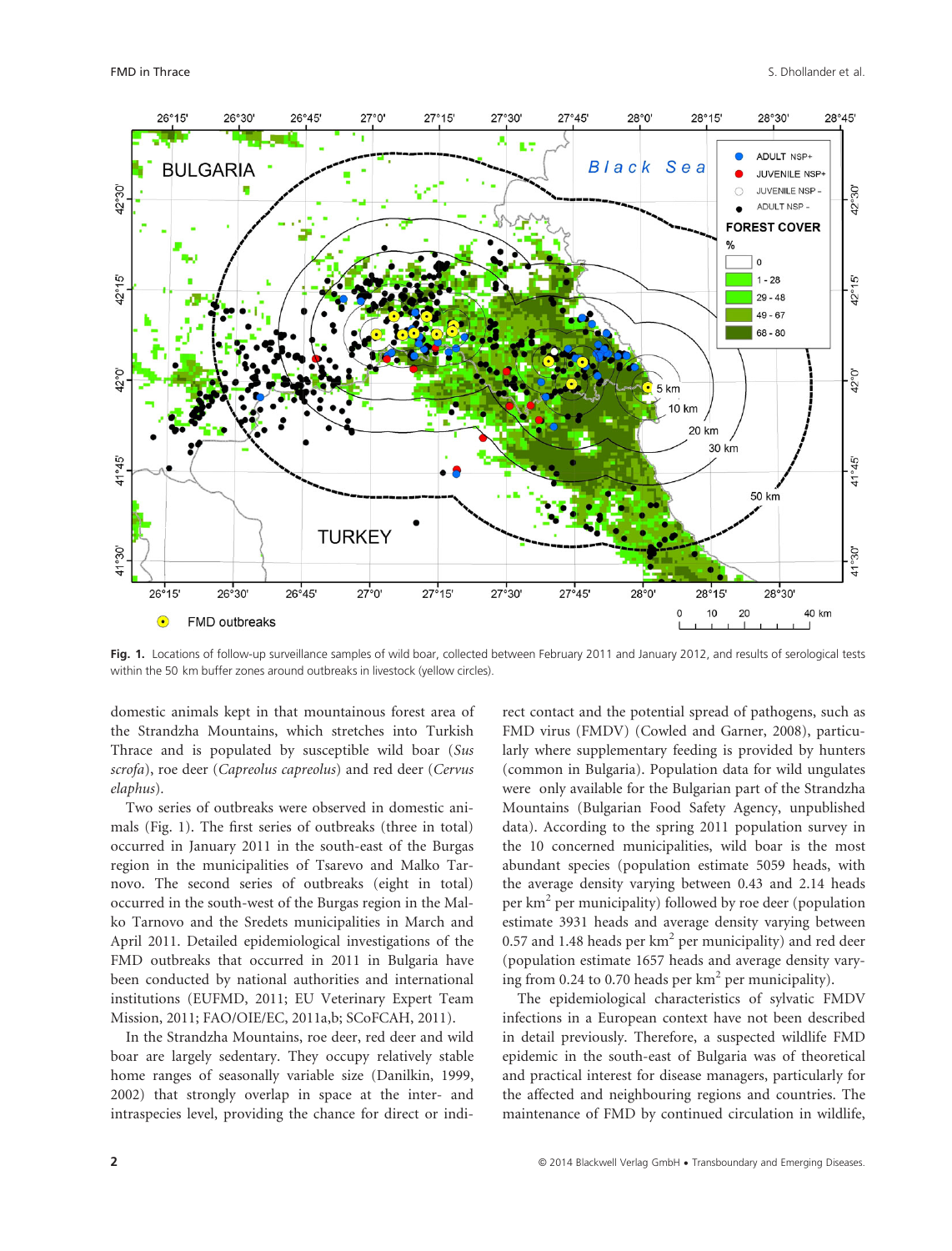that is, without spillover, back and forth, from infected livestock, depends on a variety of factors such as the size of the population and the local density of susceptible animals, demographics and social structure, the proportion of individuals that recover from infection and the potential occurrence of carrier animals (Kramer-Schadt et al., 2007; Ruiz-Fons et al., 2008). In this context, very little data regarding FMD outbreaks in wild boar exist, which could be used as guidance. However, a number of publications deal with theoretical considerations regarding the propagation, persistence and control of an outbreak of FMD in feral pig (wild boar) populations of Australia or Texas (Pech and Hone, 1988; Pech and McIlroy, 1990; Pech et al., 1992; Dexter, 2003; Doran and Laffan, 2005; Ward et al., 2007, 2009). European (Capreolus capreolus) and Siberian (C. pygargus) roe deer are also historically known to become infected with FMDV and develop clinical disease both in the wild, as well as by experimental infection (Thomson et al., 2003).

Circulation of FMDV in wildlife may pose a threat for introduction of the virus into domestic animal populations in the region. It is therefore important for risk managers to know the role of wildlife in the epidemiology of FMD and the risk of wildlife populations transmitting the virus to domestic livestock and/or maintaining FMDV infection. When FMD was detected in Thrace, it was unclear whether spread and maintenance of the FMDV infection in the wildlife population was likely to occur. The findings from a meta-study combining a literature review, data provided through a prevalence survey and epidemiological modelling are presented regarding the likelihood of spread and maintenance of the FMDV infection in a population of wild ungulates in Thrace.

### Methods and Materials

The assessment of the potential spread and maintenance of FMDV infection in the wild boar and deer population was based on three aspects: (i) a systematic literature review (SR), (ii) the results of wildlife prevalence surveys carried out in Thrace between February 2011 and January 2012 and (iii) an epidemiological model.

#### Systematic review of literature

Systematic reviews (SRs) use an evidence synthesis approach that provides robust and transparent answers to clearly formulated questions. Originally developed for use in clinical practice, SRs have wider applicability, including food and feed safety risk assessment (O'Connor et al., 2012). EFSA has developed a framework for identifying the different types of question suitable for SRs within broad risk assessments (EFSA, 2010) and also implemented their

use in animal health risk assessments. The objective of this SR was to provide a comprehensive overview of existing evidence pertinent to FMDV infections in wild boar and deer under both field and experimental conditions. The detailed review protocol can be found in EFSA, (2012). In summary, the procedure involved screening of publications in the electronic databases of CAB Abstracts, PubMed and Web of Science. The search equations differed according to the electronic databases (Table 1). Information sources, such as HAL, Agricola, Agris (FAO), DEFRA, NAHIS, OIE, USDA-APHIS, DART-Europe E-theses Portal, Index to Theses in France (Fichier Central des Thèses), Index to Theses in Germany, Index to Theses in Great Britain and Ireland, were manually screened. The search took place in October 2011 and retrieved 293 publications. Exclusions of publications were based on the absence of the description of the diagnostic tests carried out to detect FMDV or the absence of the description of the number of positive animals for both the experimental infection studies and the observational studies. In total, data were extracted from seven experimental studies and 12 observational studies of FMD in wild boar and deer species.

#### Prevalence survey

Data collected by two serosurveys across the Bulgarian– Turkish border in Thrace have been combined (Khomenko et al., 2011; EFSA, 2012; Alexandrov et al., 2013). Between February 2011 and January 2012, blood samples and tissue samples (pharyngeal area, skin with lesions, lymph nodes and vesicular fluids, where available) were collected from wild ungulates for serological and/or virological examination (PCR and /or virus isolation). In total, 1077 samples from wild boar, roe deer and red deer were tested for current or earlier infection by FMDV. The serosurvey was designed to detect 5% and 10% seroprevalence in wild boar and deer populations respectively with 95% confidence (Alexandrov et al., 2013). The sampled animals were either hunted (Bulgaria and Turkey) or trapped (only Bulgaria) and the sex, age and geographical coordinates of the sample collection site recorded (Khomenko et al., 2011; Alexandrov et al., 2013).

#### Epidemiological model

An ecological disease spread model was constructed to estimate the likelihood of maintenance of FMDV infection in a simulation area which was assumed to be populated by wildlife only (Lange, 2012). The likelihood of maintenance was estimated by the survival time of FMDV introductions in the model, that is, at each time step the cumulated proportion of simulation runs with circulating FMDV infection was recorded. The modelling was intentionally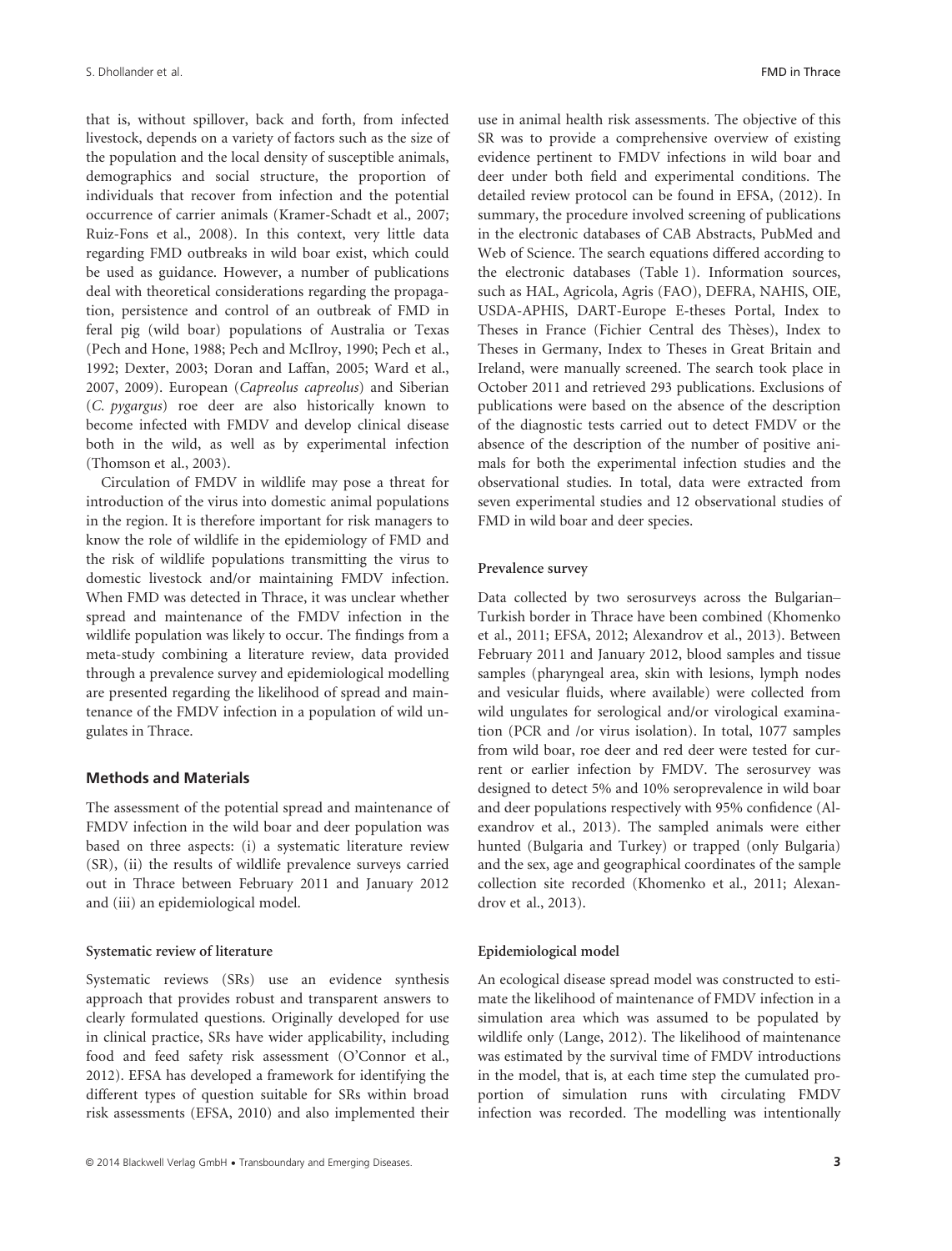| Database 1: CAB (WoK)                                                                                                                                                                                                                                                                                                                                                                                                                                                 | Database 2: CCC (WoK)                                                                                                                                                                                                                                                                                                                                                                                                                                                  | Database 3: FSTA (WoK)                                                                                                                                                                                                                                                                                                                                                                                                                                                 | Database<br>4:<br>PubMed<br>(NLM)                                                                                                                                                                                                                                                                                                                                                                                                                                                                              | 5:<br>of<br>Database<br>Web<br>Science (WoK)                                                                                                                                                                                                                                                                                                                                                                                                       |  |  |
|-----------------------------------------------------------------------------------------------------------------------------------------------------------------------------------------------------------------------------------------------------------------------------------------------------------------------------------------------------------------------------------------------------------------------------------------------------------------------|------------------------------------------------------------------------------------------------------------------------------------------------------------------------------------------------------------------------------------------------------------------------------------------------------------------------------------------------------------------------------------------------------------------------------------------------------------------------|------------------------------------------------------------------------------------------------------------------------------------------------------------------------------------------------------------------------------------------------------------------------------------------------------------------------------------------------------------------------------------------------------------------------------------------------------------------------|----------------------------------------------------------------------------------------------------------------------------------------------------------------------------------------------------------------------------------------------------------------------------------------------------------------------------------------------------------------------------------------------------------------------------------------------------------------------------------------------------------------|----------------------------------------------------------------------------------------------------------------------------------------------------------------------------------------------------------------------------------------------------------------------------------------------------------------------------------------------------------------------------------------------------------------------------------------------------|--|--|
| Search strategy<br>Topic=('Foot-and-mouth<br>disease' OR 'Foot and<br>mouth disease' OR 'FMD'<br>OR 'Foot-and-mouth<br>disease virus' OR 'Foot and<br>mouth disease virus' OR<br>'FMD virus' OR 'FMDV')<br>AND Topic=((BoarORgilt<br>OR hogORpig OR<br>pigletORporcineORsow OR<br>swineORdeer OR 'sus<br>scrofa' OR cervus OR<br>capreolus) AND (wild OR<br>feral)) NOT Topic=(guinea-<br>piq\$<br>Timespan=All Years.<br>Databases=ABES, CM, LS.<br>Lemmatization=On | Search strategy<br>Topic=('Foot-and-mouth<br>disease' OR 'Foot and<br>mouth disease' OR 'FMD'<br>OR 'Foot-and-mouth<br>disease virus' OR 'Foot and<br>mouth disease virus' OR<br>'FMD virus' OR 'FMDV')<br>AND Topic=((BoarORgilt<br>OR hogORpig OR<br>pigletORporcineORsow OR<br>swineORdeer OR 'sus<br>scrofa' OR cervus OR<br>capreolus) AND (wild OR<br>feral)) NOT Topic=(guinea-<br>pig\$)<br>Timespan=All Years.<br>Databases=ABES, CM, LS.<br>Lemmatization=On | Search strategy<br>Topic=('Foot-and-mouth<br>disease' OR 'Foot and<br>mouth disease' OR 'FMD'<br>OR 'Foot-and-mouth<br>disease virus' OR 'Foot and<br>mouth disease virus' OR<br>'FMD virus' OR 'FMDV')<br>AND Topic=((BoarORgilt<br>OR hogORpig OR<br>pigletORporcineORsow OR<br>swineORdeer OR 'sus<br>scrofa' OR cervus OR<br>capreolus) AND (wild OR<br>feral)) NOT Topic=(guinea-<br>pig\$)<br>Timespan=All Years.<br>Databases=ABES, CM, LS.<br>Lemmatization=On | Search strategy<br>('Foot-and-Mouth<br>Disease'[MeSH Terms] OR<br>'Foot-and-Mouth Disease<br>virus' [MeSH Terms] OR<br>'Foot-and-Mouth<br>Disease'[All Fields] OR<br>'Foot-and-Mouth Disease<br>virus'[All Fields]) AND<br>('swine'[MeSH Terms] OR<br>'swine'[All Fields] OR 'sus<br>scrofa'[MeSH Terms] OR<br>'sus scrofa'[All Fields] OR<br>'deer'[MeSH Terms] OR<br>('deer'[MeSH Terms] OR<br>'deer'[All Fields])) AND<br>('feral'[Supplementary<br>Concept] OR 'feral'[All<br>Fields] OR wild[All Fields]) | Search strategy<br>Topic=('Foot-and-mouth<br>disease' OR 'Foot and<br>mouth disease' OR 'FMD'<br>OR 'Foot-and-mouth<br>disease virus' OR 'Foot and<br>mouth disease virus' OR<br>'FMD virus' OR 'FMDV')<br>AND Topic=((BoarORgilt<br>OR hogORpig OR<br>pigletORporcineORsow OR<br>swineORdeer OR 'sus<br>scrofa' OR cervus OR<br>capreolus) AND (wild OR<br>feral)) NOT Topic=(guinea-<br>pig\$)<br>Timespan=All Years.<br>Databases=ABES, CM, LS. |  |  |
| Total number of records<br>Total number of records<br>retrieved: 230 records (no<br>retrieved: 48 records (7<br>'review' tagged by CAB)<br>reviews and 1 editorial<br>material excluded from<br>the 56 records initially<br>retrieved)                                                                                                                                                                                                                                |                                                                                                                                                                                                                                                                                                                                                                                                                                                                        | Total number of records<br>retrieved: 0 (1 non-<br>relevant record)                                                                                                                                                                                                                                                                                                                                                                                                    | Total number of records<br>retrieved: 50 (11 reviews<br>excluded from the 61<br>records initially retrieved)                                                                                                                                                                                                                                                                                                                                                                                                   | Total number of records<br>retrieved: 45 records (8<br>reviews excluded from the<br>53 records initially<br>retrieved)                                                                                                                                                                                                                                                                                                                             |  |  |
| Limits: no limit applied for this search<br>Date of the search: 4 October 2011<br>Date span of the search: 1 day                                                                                                                                                                                                                                                                                                                                                      |                                                                                                                                                                                                                                                                                                                                                                                                                                                                        | Justification for choosing the sources: major sources in this field<br>Total number of summary records retrieved: 293 after automatic suppression of<br>duplicates                                                                                                                                                                                                                                                                                                     |                                                                                                                                                                                                                                                                                                                                                                                                                                                                                                                |                                                                                                                                                                                                                                                                                                                                                                                                                                                    |  |  |

|  |  |  |  | Table 1. Search strings for systematic literature review |  |  |
|--|--|--|--|----------------------------------------------------------|--|--|
|--|--|--|--|----------------------------------------------------------|--|--|

performed in an environment assumed devoid of livestock. The model is documented in detail with reasoned biological assumptions, in Appendix S1. The simulation area of the model was populated by individuals according to the range of densities of deer and wild boar observed in Thrace. The model represents direct within-group contacts, indirect between-group and between-species contacts as well as demography based on ecological literature (for references, see Appendix S1). Foot-and-mouth disease virus infections were assumed to be spread through direct host-to-host transmission, as well as indirect transmission via the environment. Both transmission mechanisms are modelled stochastically (Appendix S1, section 1.3.3.2). Direct transmission reflects the chance to become infected from the number of infectious hosts accessible from the neighbourhood. Indirect transmission reflects the chance to become infected from exposure to FMDV in the environment. The mechanism was motivated by the reported longterm survival of the virus in the environment as plausible link between the different species. Reported survival outside the host ranges from hours to months (see, e.g. Cottral, 1969; Ferguson et al., 2001), depending on the medium in which it is imbedded and other environmental factors such as temperature, humidity and pH (Cottral, 1969; Alexandersen et al., 2003). The exposure rate D is a combined measure of virus excretion and uptake from the environment. D is the dose, a host is assumed to ingest if the virus load of its home range cell would equal the amount excreted by one infectious boar per day. The exposure of susceptible animals results from all infectious boars excreting to the local neighbourhood and subsequent decay of infectious material over time in the environment. The exposure is the input to a dose–response relationship (Appendix S1, Fig. 2) providing the infection probability for susceptible hosts becoming infected during the timestep at their location. Host demography was based on the reproduction, mortality and dispersal behaviour on the individual level. The host ecology, its population density and its reproductive season were calibrated to the wild boar and deer population characteristics reported in Thrace.

The details and parameter logic concerning the wild boar ecology were described previously (Alban et al., 2005; Fernandez et al., 2006; Kramer-Schadt et al., 2009; Lange et al., 2012a,b). The details and parameters concerning the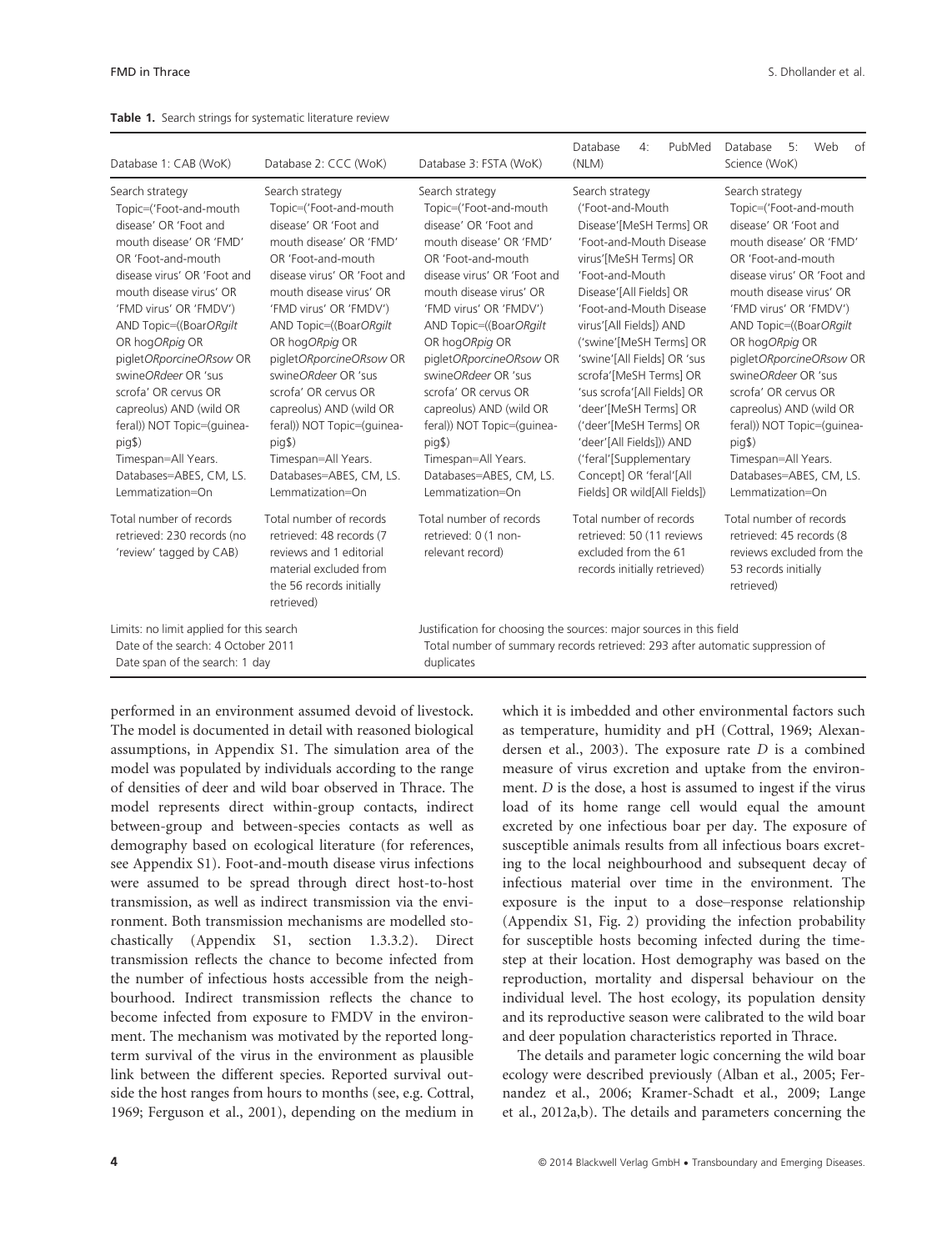

Fig. 2. Output of the epidemiological model. (a) Survival probability of the virus in the model population depending on time since first infection for the two animal density scenarios and the range of exposure rates to virus in the environment; (b) Survival probability of the virus in the model assuming both species (BOAR+DEER), boar only (BOAR) and deer only (DEER) as competent hosts at high host density and exposure rate  $D = 1.0$ ; (c) Virus prevalence in wild boar for different modelling of inactivation of virus in the environment. Dashed line: constant inactivation over time assuming annual mean temperature; continuous line: temperature-dependent (seasonal) inactivation over time using the scenario of wild boar only, high host density and exposure rate  $D = 1.0$ .

deer ecology were based on the literature of territoriality and use of space of this host species complex.

#### **Results**

#### Systematic review of literature

### Observational studies

The detailed results of the SR of observational studies investigating FMDV occurrence in wild boar and deer populations can be found in Appendix S2. The publications indicated that FMDV was previously not observed to be an important pathogen of wild ungulates. During and after the 2001 FMD epidemic in Europe, the roe deer tested in the vicinity of outbreaks were found to be seronegative, which has been explained by relatively rare contacts between cervids and livestock in the affected areas (Elbers et al., 2001, 2003; Mouchantat et al., 2003, 2005; Mouchantat, 2005; Frölich et al., 2006).

#### Experimental infections

Only two relevant and well-documented FMDV infection experiments of 'wild boar' were identified through the SR: one conducted in the USA with feral swine of apparently predominantly Eurasian wild boar heritage (Mohamed et al., 2011) and one conducted in Germany with wild boar (Breithaupt et al., 2012). Other reports provided sparse details in terms of the role of wild boar in the epidemiology of FMD (e.g. Ercegovac et al., 1968).

The available experimental data on FMDV infections in wild and feral swine are summarized in Appendix S3. The FMDV infection experiment in wild boar (Breithaupt et al., 2012) reported that after an incubation period of 2–4 days, first clinical signs were noticed. The severity of the clinical course was rather mild, compared with disease in domestic pigs. Although severe foot lesions were seen, the mobility of the animals did not seem to be impaired substantially. Viraemia started by 2 days after exposure and lasted up to

1 week. Virus shedding also began during the incubation period and lasted up to 9 days. Viral RNA could be detected in tissue samples and oro-pharyngeal fluids constantly or intermittently for rather longer, lasting for a period of 2 weeks. Antibodies could be detected after the first week of infection and were shown to remain for at least 28 days, when the experiment was terminated (Breithaupt et al., 2012).

Experimental studies conducted with different species of deer indicated that the pathogenesis and clinical course is similar to that seen in domestic ruminants. Most fallow and red deer showed less severe clinical signs compared with roe deer and other deer species (see Appendix S3). Fallow deer can become persistently infected, and virus has been recovered from the pharynx up to 63 days post infection. Experimentally, red deer only occasionally became carriers, that is, virus positive for more than 28 days, while in roe deer persistence could not be proven (Forman and Gibbs, 1974; Forman et al., 1974; Gibbs et al., 1975).

## Prevalence survey

There was no FMDV detected in the samples obtained from the prevalence survey in wildlife, and seropositive animals were found only amongst wild boar  $(7.8\%, n = 1004, 95\%)$ CI: 6.2–9.6%) and roe deer  $(4.4\%, n = 68, 95\% \text{ CI: } 0.9$ 12.4%). This difference between species was not significant (Fisher's exact,  $P = 0.79$ ). Most positive detections were found in the cross-border area near to the FMD outbreaks in livestock, although some were found further from the border in Turkish Thrace (Fig. 1). Calculation of prevalence in wild boar by distance from livestock outbreaks showed that the highest prevalence (17.9%) was found at a distance of 6–10 km. All wild boar further than the 50 km from FMD outbreaks tested negative (Fig. 1). Adult wild boar had a significantly higher seroprevalence (9.1%,  $n = 628$ , CI: 6.9–11.6%) than juveniles (5.6%,  $n = 358$ ,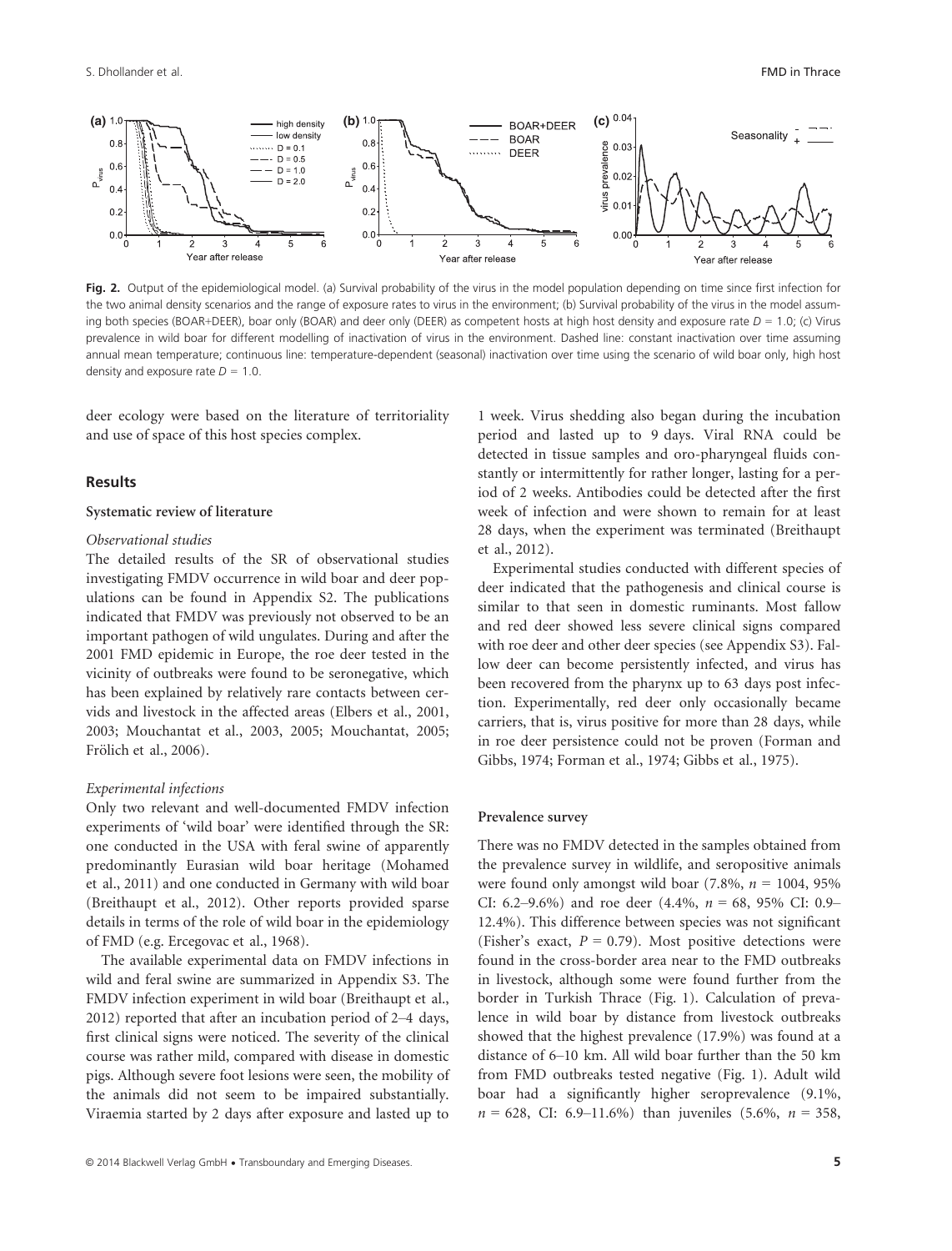95% CI: 3.4–8.5%). No significant difference in seroprevalence between sexes was found either in adults or in juveniles ( $n = 820$ ).

The overall seroprevalence for all species sampled decreased from 12.7% (95% CI: 8.5–17.9%) in February– September 2011 (before the start of the hunting season) to 6.4% (95% CI: 4.8–8.3%) during the hunting season (October 2011 to the end of January 2012). This difference was statistically significant (Fisher's exact;  $P = 0.004$ ).

#### Epidemiological model

In simulations applying the highest wild ungulate density estimate together with standard parameterization of exposure to virus in the environment, the spatial spread of FMDV infection covered the whole model population (Fig. 2a; exposure rate  $D = 1.0$ , that is, susceptible hosts ingest one unit, if the virus load of its home range cell was equal to the amount excreted by one infectious boar per day, that is,  $10^6$  TCID<sub>50</sub>). However, the time of continued circulation was sensitive to the level of exposure to virus present in the environment. Just by halving the parameter (Fig. 2a; exposure rate  $D = 0.5$ ), in every second simulation, the infection circulated for less than 1 year and covered only a limited part of the population. Simulations assuming one-tenth of the standard exposure rate did not spread at all (Fig. 2a, exposure rate  $D = 0.1$ ) and would not be consistent with the spatial distribution observed in the serosurvey region. Simulations of the low density estimate did not allow establishment of spatial spread and infection faded out within 1 year of simulation, independent of the assumed exposure rate to virus in the environment (even if the parameter was doubled, Fig. 2a; exposure rate  $D = 2.0$ ).

In the output of the simulation model, deer played only a marginal role in maintaining FMDV infection following incursion (Figure 2b). This seemed reasonable, because ruminant hosts in the model were considered to shed much less infectious material into the model environment than wild boar [i.e. wild boar shed  $10^6$  TCID<sub>50</sub> per day, compared with a daily excretion of deer of  $10^4$  TCID<sub>50</sub> (Sørensen et al. 2000; Garner et al. 2006; Hess et al. 2008)].

In comparison with the simulations assuming average temperature, that is, constant inactivation of virus in the environment, the temperature-dependent model of inactivation resulted in a substantial increase in virus fade-out in the summer months due to a reduced number of new infections occurring by indirect transmission (Fig. 2c).

## **Discussion**

From the literature data, it can be concluded that transmission from wild boar or deer to domestic animals, and vice versa, can occur under experimental conditions; however, the incidence of this process under natural conditions

remains unknown. As the mobility of wild boar may not be substantially impaired by the disease, as shown in the wild boar experiment, and because these animals show an early onset of viral excretion, there is a potential role for wild boar in the spread of FMDV infection, particularly in areas with a high wild boar density and during the cold season when environmental survival of the virus is higher. Some deer species, such as fallow deer, may become virus 'carriers' (defined as virus positive for more than 28 days). However, there is no experimental evidence for transmission of the virus from carrier animals to other susceptible animals (except for African buffalo; Alexandersen et al., 2003). Thus, carriers are not expected to have any major role in spread and maintenance of the infection in wildlife.

Recently, Moniwa et al. (2012) studied the clinical signs and the level and duration of virus replication in whitetailed deer (Odocoileus virginianus) inoculated with FMDV O UKG. The study was published after this SR was finalized, and thus, the outcomes were not included in the summary tables in Appendix S3. The results of the study, however, were consistent with the reports that were retrieved through the SR (Forman et al., 1974; Forman and Gibbs, 1974; Gibbs et al., 1975) studying experimental FMDV infections in deer species. The white-tailed deer were severely affected by the virus. The deer inoculated experimentally in this study did not appear to become carriers, because virus was not detected beyond 28 dpi.

Observational studies in wildlife populations did not reveal evidence for spread or maintenance of infection within wildlife in Europe during earlier FMD outbreaks. Seropositive wildlife was observed in spatial or temporal connection with concurrent FMD outbreaks in livestock. This is considered to be the result of transmission from domestic animals (Sludskiy, 1956; Goreglyad, 1972; Danilkin, 2002). However, there have been no reports of observational studies that investigated wild ungulates independently of FMD outbreaks in livestock. Therefore, data from the systematic review were inconclusive to strictly exclude maintenance of FMDV infection in wild ungulate populations.

A prevalence survey in the wild deer and boar populations in Thrace carried out until 1 year after the first detection of FMDV infection in Bulgaria in 2011 also suggested that circulation of FMDV infection in wildlife was spatially correlated with the outbreaks in livestock. There was no evidence of disease occurrence in wildlife anywhere else in Turkish Thrace or further north in Bulgaria. Nonetheless, in the absence of precise information on spatio-temporal association between seropositive samples taken from wildlife and outbreaks in domestic animals, it will be difficult to identify whether the seropositive wildlife occurred only as occasional disease spillover events from the associated outbreaks in livestock or the other way round. However, the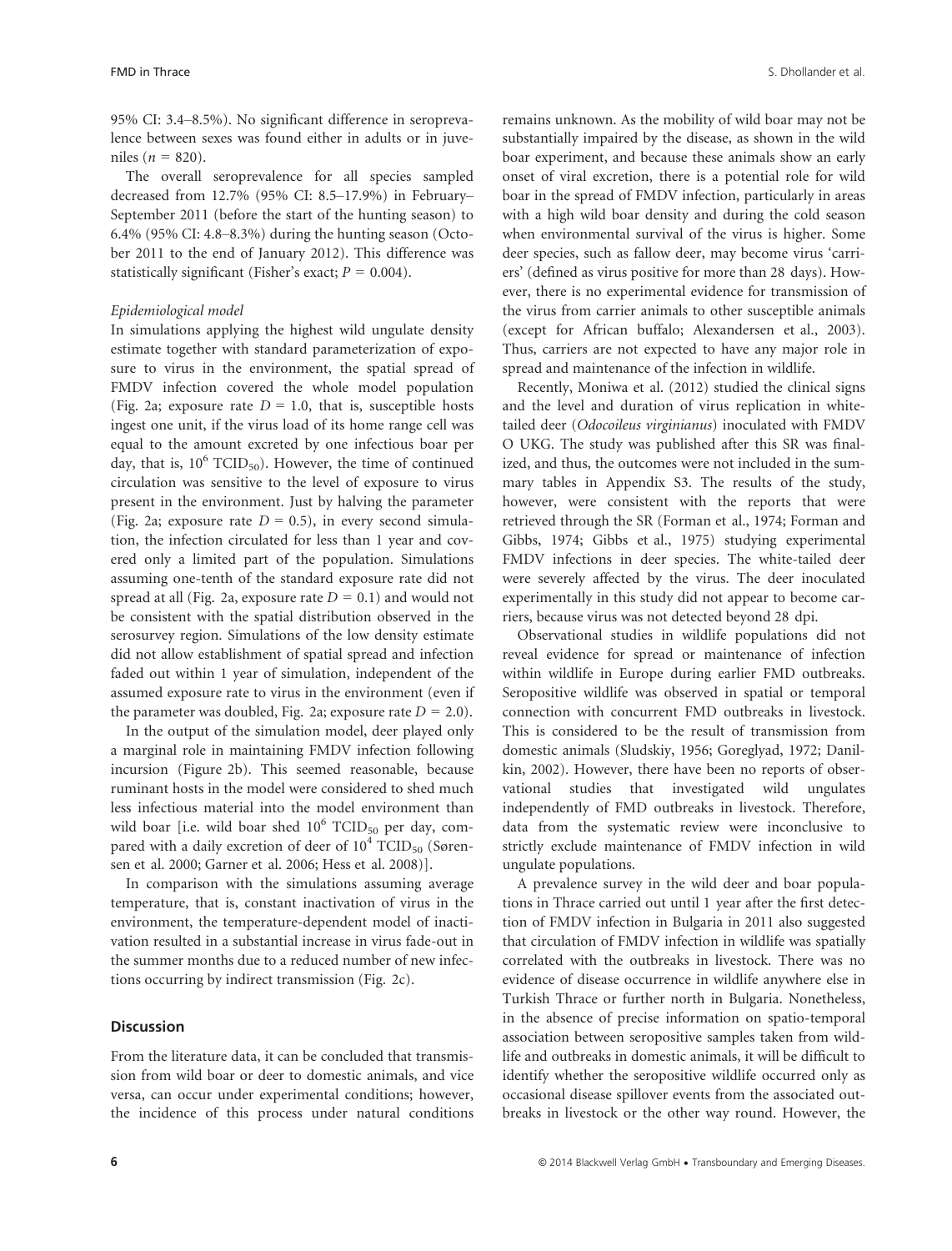decreasing seroprevalence during the period of the prevalence survey together with the clustered spatial distribution of positive wild boar and deer, as well as the lack of further outbreaks in domestic animals, indicated that the wildlife population was most likely not able to sustain the virus circulation. Based on the higher seroprevalence found in adult wild boar, it seems plausible that the FMD event in wildlife started before the farrowing period (February–March) and died out shortly after (April–May) without involvement of the new generation of piglets (Alexandrov et al., 2013).

The prevalence survey retrospectively indicated that the spread of FMD infections in Thracian wildlife was spatially restricted. However, the geographical distribution of the data from the serosurvey in Thrace demonstrated that, once introduced, FMDV infection can, to a limited extent, develop into an epidemic wave within susceptible wild ungulates.

In accordance with these observations, the epidemiological model indicated that although limited spread of FMDV infection in time and space may occur, FMD is unlikely to be maintained within the wild boar and/or deer host population in Thrace alone. The model assumptions that were most influential on the extent and duration of spatial spread and thus prevented the long-term maintenance of FMDV infection in the wildlife population were the high summer temperature (i.e. with low virus survival in the environment) and the limited population density (i.e. with low chance of spread into or within low density areas), both of these features applied to Thrace. For the ecological conditions in eastern Australia, the model of Pech and Hone (1988) concluded that, assuming homogeneous distribution, a density of more than two wild boar per  $km<sup>2</sup>$  would be required to allow an FMD epidemic to establish in the wild boar population, which was reached only in the highdensity part of the survey region in Thrace (EFSA, 2012).

Ward et al. (2007, 2009) investigated how the size and distribution of wild deer and feral pig herds at the location of FMDV incursions might affect the initial size of an outbreak, using spatially referenced data from southern Texas, USA. Their model's objective was thus different from the one reported here. They concluded that lack of continuity within the feral pig herd distribution across the landscape makes predicting disease spread more difficult than for deer, which are more homogenously distributed. When assessing the potential of wild and feral animal species at a locality to act as maintenance hosts of FMDV, estimates of the population size and distribution might serve as a useful indicator of potential outbreaks in some circumstances. In this study, the latter has been adjusted to the characteristics of the population studied.

Additionally, hunting management interventions (such as supplementary feeding, hunting pressure) or ecological factors (snow, predator pressure) may also have supported both the limited spatial spread, as seen in the serosurvey, and the fade-out of the infection in the survey area. Unlike in most of Western Europe, predators such as wolves (Canis lupus) and golden jackals (Canis aureus) occur commonly all over the Thrace region.

In a wildlife population different from that of Thrace, where the animal density is much higher, ecological settings are different (e.g. significant predation is absent) and the climatic conditions are suitable for the virus survival in the environment, FMD might be maintained for a longer time, as indicated by the model. Depending on the spatial extent of the high-density wildlife population, transient FMDV circulation may last for several years (e.g. up to three in the high-density scenarios simulated for the 100 km region in the model). The presence of FMDV infection for three or more years in wildlife might be considered as a huge threat for the domestic ungulates, even if the disease eventually will fade out from the wildlife population.

The outcome of the model is also influenced by the input parameters concerning the properties of the virus and these do vary, to some extent, between different strains; for example, some strains of FMDV replicate exclusively within pigs (so-called porcinophilic strains) and not in cattle. As FMDV rapidly evolves, essentially all outbreaks are caused by different virus variants and thus the particular features of each strain are necessarily unpredictable in terms of its virulence within the particular host species present within a region and its ability to be transmitted from one host to another. Hence, the output of the model should be considered as a useful guide and cannot be a statement of fact.

The applied epidemiological modelling was explicitly addressing whether wildlife alone can maintain the infection. Therefore, any interference of wildlife with livestock or virus transported by humans was excluded, which rarely might be the case in reality. Obviously, if there is a continued cross-over of FMDV between domestic and wildlife population, then circulation may be prolonged. Human actions, such as hunting of infected wild animals (as we observed with the first livestock outbreak in south-east Bulgaria) or attending wildlife feeding locations by hunters involved in livestock breeding, have the potential to facilitate this cross-over even in the absence of an apparent way for wild and domestic animals to interact.

#### **Conclusions**

Epidemiological observations, published literature and epidemiological modelling support the conclusion that the wildlife population in Thrace, and so wildlife populations in similar ecological settings, are not able to maintain FMD in the long term. However, based on our study and currently very limited knowledge of the epidemiology of FMD in wildlife, the potential threat of longer and more wide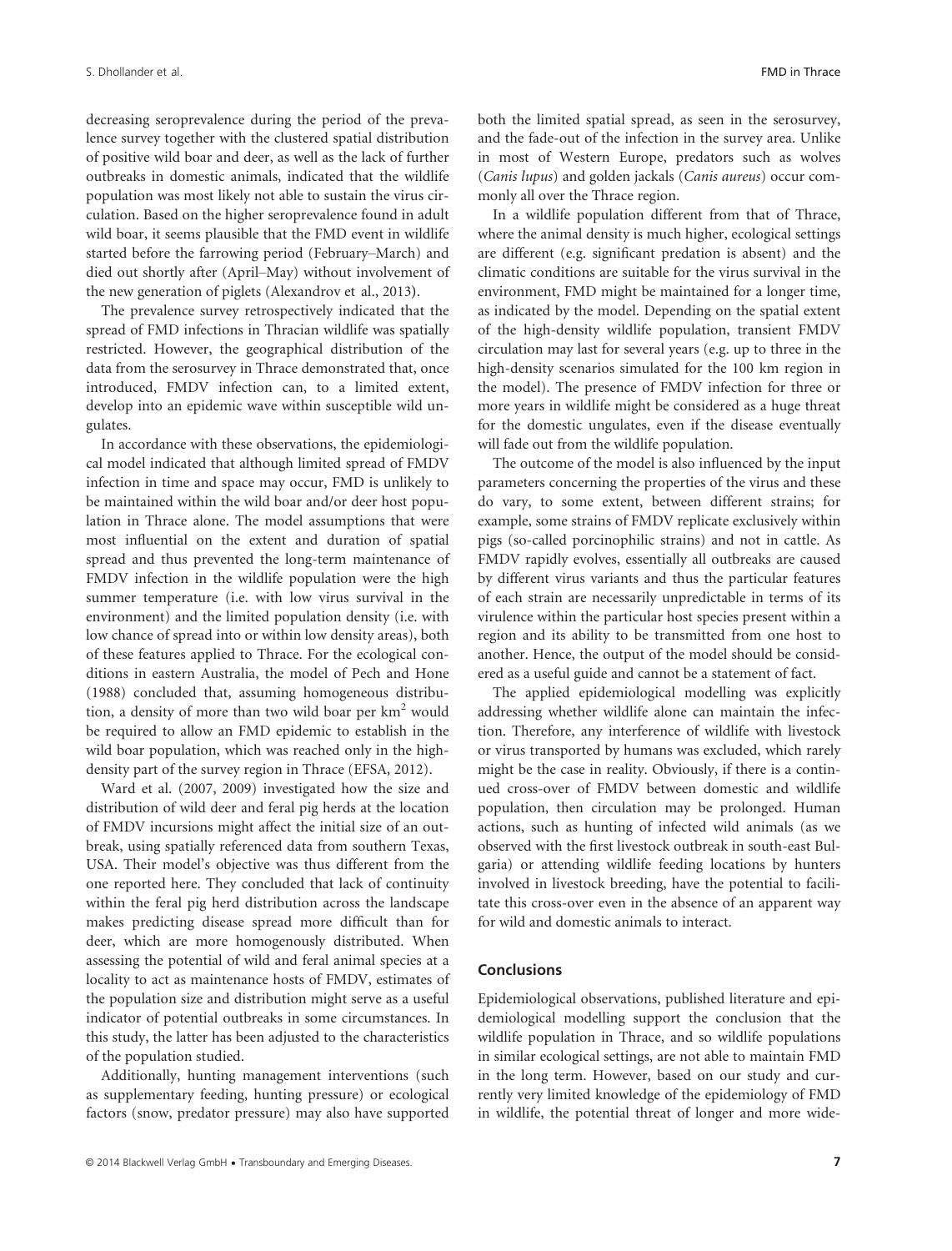spread FMD epidemics involving the most abundant European wild ungulates cannot be ruled out for other parts of the continent. This might be the case in some Western European countries that have large continuous populations and high densities of wild boar, roe and red deer (Putman et al., 2011) in combination with a climate with lower temperatures favouring FMDV survival in the environment and hence transmission.

In the model discussed here, the domestic species were explicitly excluded because it was considered that when outbreaks of disease occur within domestic animals that there will be human intervention, for example the culling of the animals on the affected premises. Such an event is most likely going to increase infection within the wildlife population rather than suppressing it. The model here has focused on how FMD can be maintained in a region without the involvement of deliberate human intervention, that is, when it is essentially an unnoticed event. Under such circumstances, if the wildlife is able to maintain and spread the virus over large geographical areas, then potentially 'spillover' events into the domestic animals could occur at widely dispersed sites over a significant period of time. However, the outcome of the model, for the environment considered, is that the wildlife in Thrace is only able to maintain the virus and disperse it for a limited period of time.

### Acknowledgements

The research leading to these results has received funding from the European Community's Seventh Framework Programme (FP7/2007-2013) under Grant agreement no. 227003 CP-FP (CSFV/goDIVA).

## Conflict of interest

The authors affirm that no financial or personal relationship existed that could have inappropriately influenced the content of this manuscript or the opinions expressed. The authors Sofie Dhollander and Katriina Willgert are employed with the European Food Safety Authority (EFSA) in its AHAW Unit that provides scientific and administrative support to the AHAW Panel. The present article is published under the sole responsibility of the authors and may not be considered as an EFSA scientific output. To know about the views or scientific outputs of EFSA, please consult its website under http://www.efsa.europa.eu.

### References

Alban, L., M. M. Andersen, T. Asferg, A. Boklund, N. Fernández, S. G. Goldbach, M. Greiner, A. Højgaard, S. Kramer-Schadt, A. Stockmarr, H.-H. Thulke, A. Uttenthal, and B. Ydesen,

2005: Classical Swine Fever and Wild Boar in Denmark: A Risk Analysis. Project report, DFVF, 118.

- Alexandersen, S., Z. Zhang, A. I. Donaldson, and A. J. Garland, 2003: The pathogenesis and diagnosis of foot-and-mouth disease. J. Comp. Pathol. 129, 1–36.
- Alexandrov, T., D. Stefanov, P. Kamenov, A. Miteva, S. Khomenko, K. Sumption, H. Meyer-Gerbaulet, and K. Depner, 2013: Surveillance of foot-and-mouth disease (FMD) in susceptible wildlife and domestic ungulates in Southeast of Bulgaria following a FMD case in wild boar. Vet. Microbiol. 166, 84–90.
- Breithaupt, A., K. Depner, B. Haas, T. Axandrov, L. Polihronova, G. Georgiev, H. Meyer-Gerbaulet, and M. Beer, 2012: Experimental infection of wild boar and domestic pigs with a Foot-and-mouth disease virus strain detected in the southeast of Bulgaria at the end of 2010. Vet. Microbiol. 159, 33–39.
- Cottral, G. E., 1969: Persistence of Foot-and-Mouth Disease Virus in Animals, their Products and the Environment. Bull. Off. Int. Epizoot. 71, 549–568.
- Cowled, B., and G. Garner, 2008: A review of geospatial and ecological factors affecting disease spread in wild pigs: considerations for models of foot-and-mouth disease spread. Prev. Vet. Med., 87, 197–212.
- Danilkin, A. A., 1999: Deer (Cervidae). Mammals of Russia and Adjacent Areas, 552 pp. GEOS, Moscow. (in Russian).
- Danilkin, A. A., 2002: Suids (Suidae). Mammals of Russia and Adjacent Areas, pp. 309. GEOS, Moscow. (in Russian).
- Dexter, N., 2003: Stochastic models of foot and mouth disease in feral pigs in the Australian semi-arid rangelands. J. Appl. Ecol. 40, 293–306.
- Doran, R. J., and S. W. Laffan, 2005: Simulation of the spatial dynamics of foot and mouth disease outbreaks in feral pigs and livestock in Queensland, Australia, using a susceptibleinfected-recovered cellular automata model. Prev. Vet. Med. 70, 133–152.
- EFSA, 2010: Application of Systematic Review Methodology to Food and Feed Safety Assessments to Support Decision Making. EFSA J., 8, 1–90. Available at www.efsa.europa.eu/ efsajournal.htm (accessed May 8, 2014).
- EFSA, Panel on Animal Health and Welfare (AHAW), 2012: Scientific opinion on foot-and-mouth disease in Thrace. EFSA J., 10, 2635. 91 pp. doi: 10.2903/j.efsa.2012.2635.
- Elbers, A. R. W., L. J. M. Dekkers, G. J. Spek, L. J. M. Steinbusch, and A. C. van Exsel, 2001: Sero-monitoring of notifiable diseases in wild boar in the Netherlands 1999-2001. Tijdschr. Diergeneeskd. 126, 779–781.
- Elbers, A. R. W., A. Dekker, and L. J. M. Dekkers, 2003: Serosurveillance of wild deer and wild boar after the epidemic of foot-and-mouth disease in the Netherlands in 2001. Vet. Rec. 153, 678–681.
- Ercegovac, D., R. Golosin, D. Panjevic, M. Borojevic, and Z. Calic, 1968: Potential role of game animals in the epidemiology of foot and mouth disease. Acta Vet. (Beogr) 18, 119–126.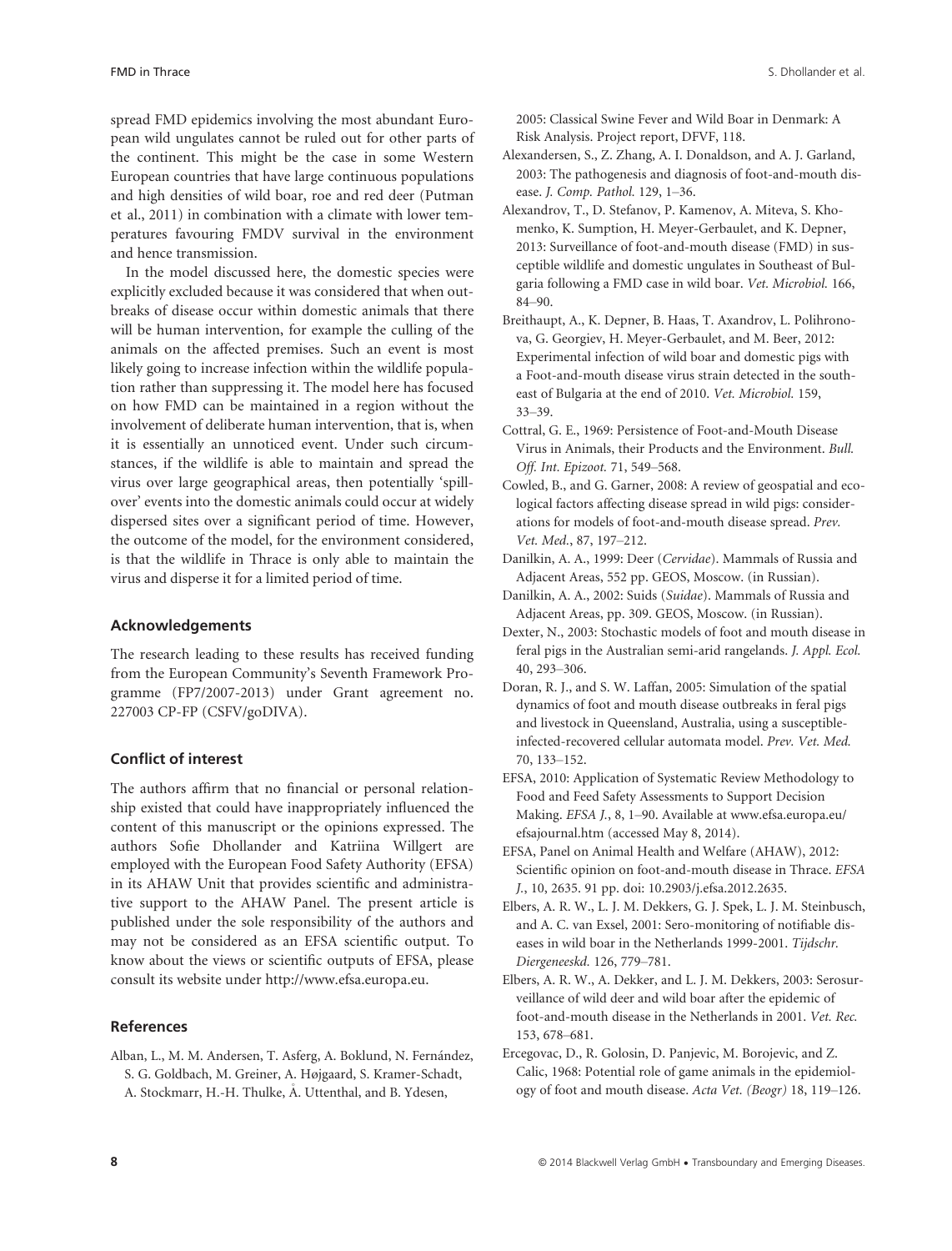EU Veterinary Expert Team Mission, 2011: FMD in Bulgaria. Preliminary report as presented 21st January, 1000 hrs to National Veterinary Service of Bulgaria, pp. 21.

EUFMD (European Commission for the Control of Foot-and-Mouth), 2011: 81st Executive Committee of the EuFMD, Budapest, Hungary, 2 February 2011, pp. 22

FAO/OIE/EC, 2011a: EuFMD Research group/FAO EMPRES Wildlife Unit Joint Meeting Berlin, 11–12 April 2011. On the risks of persistence of FMD circulation in wild boar/wildlife in southeast Bulgaria and Turkish Thrace, pp. 6. Available at: http://www.fao.org/ag/againfo/commissions/docs/Workshop/ Workshop\_berlin\_2011/report.pdf, accessed on May 7, 2014.

FAO/OIE/EC, 2011b: Tripartite meeting on control of footand-mouth disease and other exotic diseases in the Southern Balkans, 25th March 2011, pp.3. Available at: http://www.oie. int/doc/ged/D11554.PDF, accessed on May 7, 2014.

Ferguson, N. M., C. A. Donnelly, and R. M. Anderson, 2001: The Foot-and-Mouth Epidemic in Great Britain: Pattern of Spread and Impact of Interventions. Science 292, 1155–1160.

Fernandez, N., S. Kramer-Schadt, and H. H. Thulke, 2006: Viability and risk assessment in species restoration: planning reintroductions for the wild boar, a potential disease reservoir. Ecology and Society 11, 6.

Forman, A. J., and E. P. J. Gibbs, 1974: Studies with foot-andmouth disease virus in British deer (red, fallow and roe). I. Clinical disease. J. Comp. Pathol. 84, 215–220.

Forman, A. J., E. P. J. Gibbs, D. J. Baber, K. A. J. Herniman, and I. T. Barnett, 1974: Studies with foot-and-mouth disease virus in British deer (red, fallow and roe). II. Recovery of virus and serological response. J. Comp. Pathol. 84, 221–229.

Frölich, K., C. Hamblin, S. Parida, E. Tuppurainen, and E. Schettler, 2006: Serological survey for potential disease agents of free-ranging cervids in six selected national parks from Germany. J. Wildl. Dis. 42, 836–843.

Garner, M.G., G.D. Hess, and X. Yang, 2006: An integrated modelling approach to assess the risk of wind-borne spread of foot-and-mouth disease virus from infected premises. Environ. Model. Assess. 11, 195–207.

Gibbs, E. P., K. A. Herniman, and M. J. Lawman, 1975: Studies with foot-and-mouth disease virus in British deer (muntjac and sika). Clinical disease, recovery of virus and serological response. J. Comp. Pathol. 85, 361–366.

Goreglyad, K. S., 1972: Diseases of wild animals. Minsk, Former USSR, Nauka i Tekhnika, pp. 520 (In Russian).

Hess, G.D., M. G. Garner, and X. Yang, 2008: A sensitivity analysis of an integrated modelling approach to assess the risk of wind-borne spread of foot-and-mouth disease virus from infected premises. Environ. Model. Assess. 13, 209–220.

Khomenko, S., T. Alexandrov, K. Sumption, N. Bulut, and S. Aktas, 2011: Role of wildlife in foot-and-mouth disease dynamics in Thrace Region in 2011 and beyond. EMPRES Transbound. Animal Dis. Bull. 39, 55–63.

Kramer-Schadt, S., N. Fernández, and H.-H. Thulke, 2007: Potential ecological and epidemiological factors affecting the persistence of classical swine fever in wild boar Sus scrofa populations. Mammal Rev. 37, 1–20.

Kramer-Schadt, S., N. Fernández, D. Eisinger, V. Grimm, and H.-H. Thulke, 2009: Individual variations in infectiousness explain long-term disease persistence in wildlife populations. Oikos 118, 199–208.

Lange, M., 2012: Scientific report submitted to EFSA. Spatial spread and maintenance of foot-and-mouth disease virus infections in wildlife populations of Thrace region applying epidemiological modelling. Available at www.efsa.europa.eu/ efsajournal (accessed May 8, 2014), pp. 29.

Lange, M., S. Kramer-Schadt, B. Blome, M. Beer, and H.-H. Thulke, 2012a: Disease severity declines over time after a wild boar population has been affected by classical swine fever - Legend or actual epidemiological process? Prev. Vet. Med. 106, 185–195.

Lange, M., S. Kramer-Schadt, and H.-H. Thulke, 2012b: Efficiency of spatio-temporal vaccination regimes in wildlife populations under different viral constraints. Vet. Res. 43, 37.

Mohamed, F., S. Swafford, H. Petrowski, A. Bracht, B. Schmit, A. Fabian, J. M. Pacheco, E. Hartwig, M. Berninger, C. Carrillo, G. Mayr, K. Moran, D. Kavanaugh, H. Leibrecht, W. White, and S. Metwally, 2011: Foot-and-mouth disease in feral swine: susceptibility and transmission. Transbound. Emerg. Dis. 58, 358–371.

Moniwa, M., C. Embury-Hyatt, Z. Zhang, K. Hole, A. Clavijo, J. Copps, and S. Alexandersen, 2012: Experimental Foot-and-Mouth Disease Virus Infection in White Tailed Deer. J. Comp. Pathol. 2012, 330–342.

Mouchantat, S., 2005: Serologische Untersuchungen zum Vorkommen von Maul- und Klauenseuche (MKS) bei Rehen (Capreolus capreolus) in ausgewahlten Gebieten in Deutschland – Untersuchungen im Rahmen des Europaischen Seuchenzuges im Jahr 2001. Freie Universitat Berlin, Berlin, Germany 133.

Mouchantat, S., B. Haas, W. Lutz, K. Pohlmeyer, and K. Frölich, 2003: A serological survey for antibodies against foot-andmouth disease virus (FMDV) in free-ranging roe deer (Capreolus capreolus) from selected areas of Germany. Erkrankungen der Zootiere: Verhandlungsbericht des 41. Internationalen Symposiums uber die Erkrankungen der Zoo- und Wildtiere, Rome, Italy, 28 May–1 June, 2003, 141–144.

Mouchantat, S., B. Haas, W. Lutz, K. Pohlmeyer, and K. Frölich, 2005: Absence of antibodies to foot-and-mouth disease virus in free-ranging roe deer from selected areas of Germany (2001-2002). J. Wildl. Dis. 41, 599–605.

O'Connor, A. M., G. L. Lovei, J. Eales, G. K. Frampton, J. Glanville, A. S. Pullin, and J. Sargeant, 2012: Implementation of systematic reviews in EFSA scientific outputs workflow. Supporting Publications: EN-367. 36 pp. Available at www. efsa.europa.eu/publications (accessed May 8, 2014)

Pech, R. P., and J. Hone, 1988: A model of the dynamics and control of an outbreak of Foot and Mouth Disease in Feral pigs in Australia. J. Appl. Ecol. 25, 63–77.